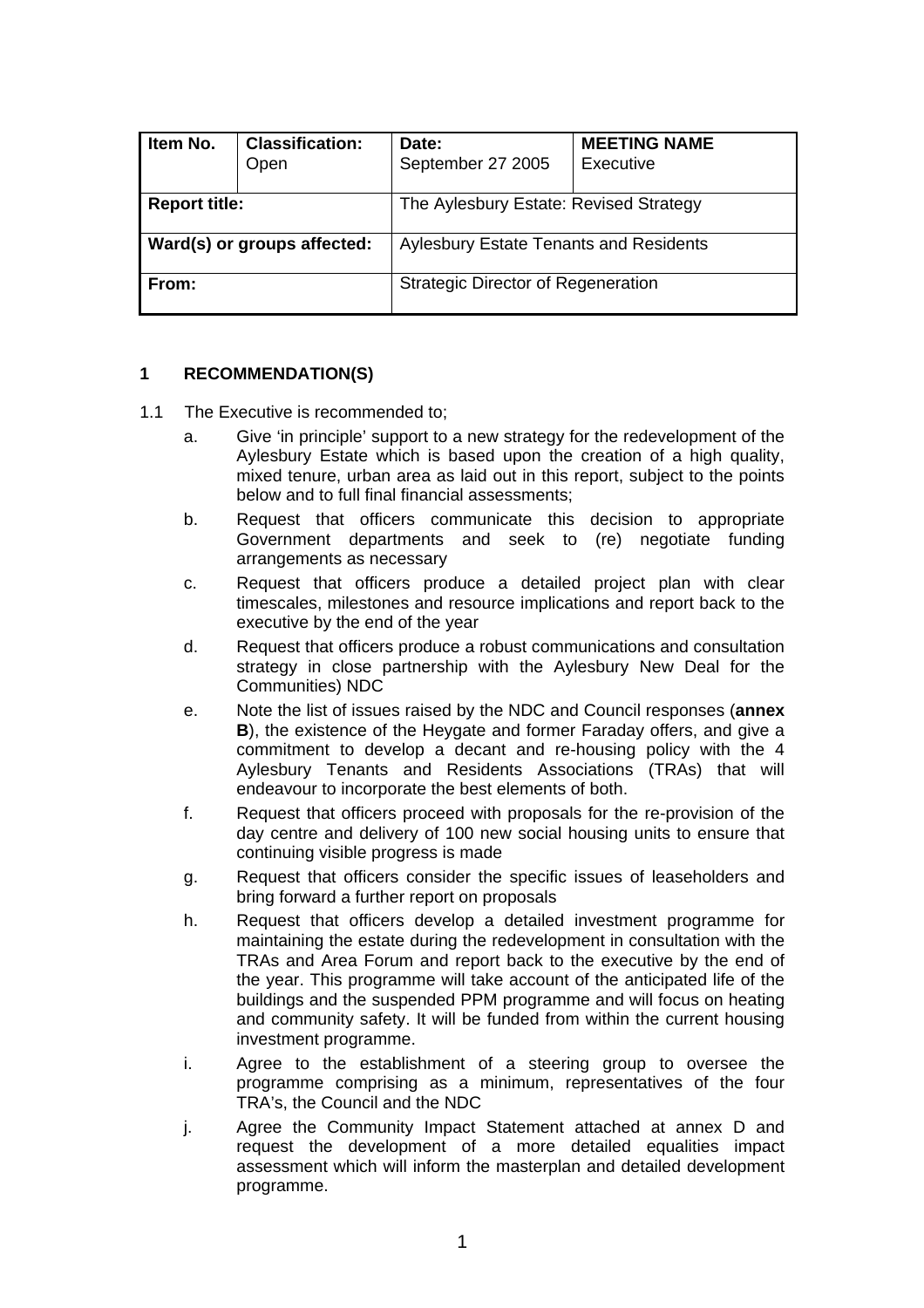- k. Note that the elderly and vulnerable living on the estate will require additional support measures to be put in place during the lifetime of the programme
- l. Request the NDC Board consider the likely impact of any redevelopment of the estate on their current regeneration programme and make recommendations as to how the programme might be reshaped to meet the new challenges of a redevelopment process and the creation of a new neighbourhood.

# **2 BACKGROUND**

- 2.1 It has been recognised that the Aylesbury Estate has been in need of comprehensive regeneration for a decade. This is remarkable - if not exceptional - for an estate that was only built 30 years ago.
- 2.2 The estate which comprises 2,759 dwellings and a population of approximately 7,500 - occupies an area of 28.5 hectares. It is situated just south of the Elephant and Castle in the Walworth district of the London Borough of Southwark. Originally built as a local authority estate, (with approximately 12% now in private hands through "right to buy") the housing comprises mainly flatted developments in low, mid and high-rise large panel system (LPS) blocks. Whilst progress has been made, the estate continues to exhibit many of the physical and social problems identified with "system built" estates constructed during this era:
- 2.3 In 1999 the estate was awarded NDC status with an expectation that the Government funding of £52m over 10 years would lever in a further £400m as part of a stock transfer to a community based housing association and a comprehensive demolition/redevelopment programme for all the system built blocks. The decision to redevelop the majority of the estate was based upon a number of years of consultation and a detailed options appraisal which demonstrated that this approach offered the best value for money. A ballot of all residents was held in 2001 resulting in a comprehensive vote of 73% against the stock transfer option on a 73% turnout.
- 2.4 In 2002 the council decided to develop future plans for the estate based on stock retention and refurbishment and a modified programme of environmental improvement and community support was developed.

# **3 KEY ISSUES FOR CONSIDERATION**

# *Progress to date*

3.1 The main starting point for the new approach was a capital improvement programme comprising external works to buildings, environment, installation of new concierge, day centre re-provision and 100 new social housing units. This was due to commence in August 2005 in the South West corner. The NDC's £8m had secured match funding contributions of £13.5m from the council's housing budget and £11.5m from the London Housing Board. The £33M programme was to act as template for the refurbishment of the remaining parts of the estate: assuming a programme of similar works this would cost an estimated additional £100m (ie. £133m in total).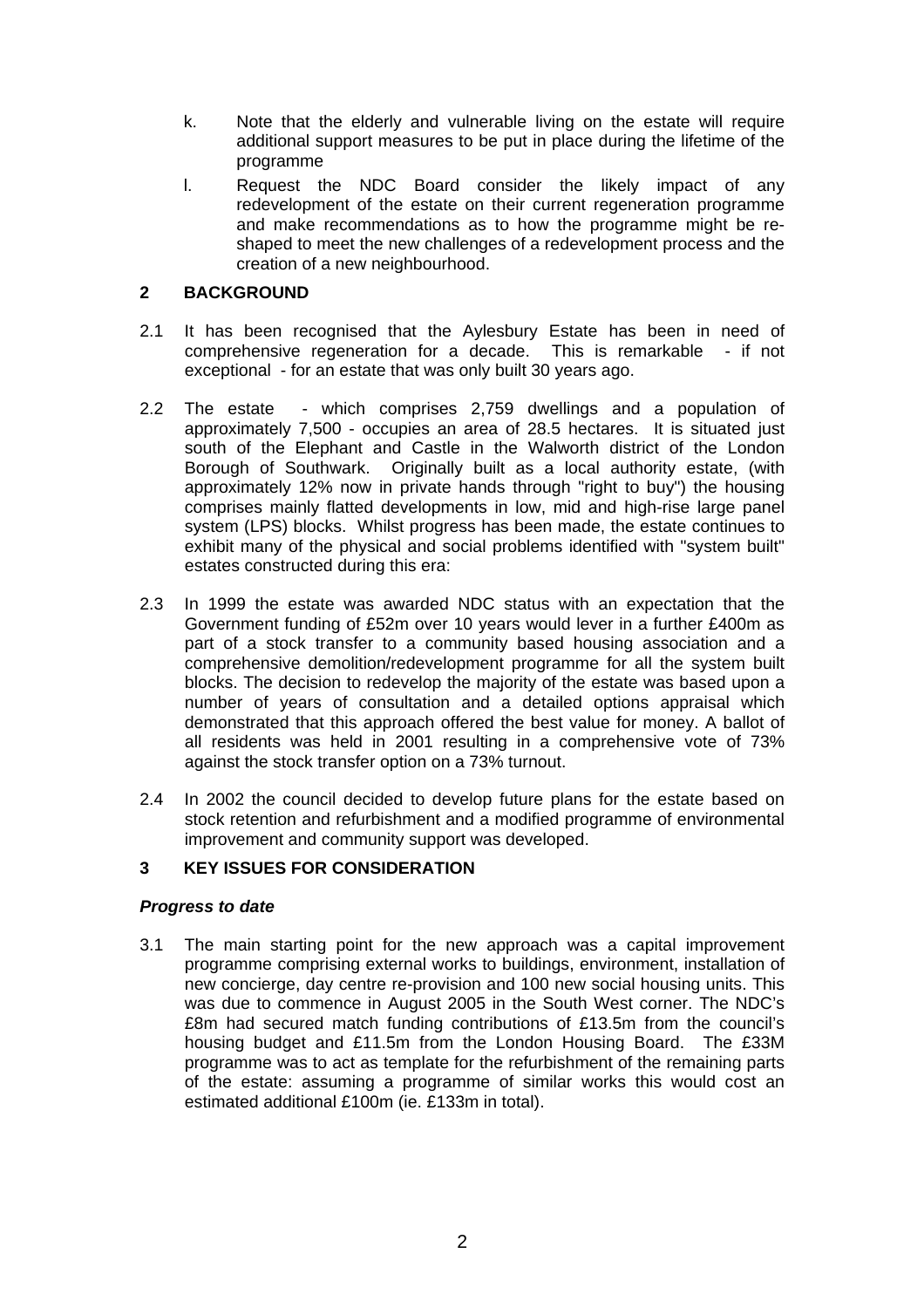3.2 Critical to the success of this rollout across the estate was to be the identification of additional funds to match the NDC resources available. A range of funding sources, in addition to the remaining £24 m NDC capital, were identified (including an Arms Length Management Organisation, site sales, and shared equity) which could potentially deliver a combined income of £44m. However this is a generous estimate of the capacity of these sources of funding and even on this basis the 'roll on' of the SW corner programme to the rest of the estate had a current funding shortfall of up to £30m.

## *Changes to the programme*

- 3.3 The programme for the South West corner had been ready for commissioning but three key issues have led to a review:
	- a. Structural robustness
	- b. Review of works required to improve the heating
	- c. Reconsideration of the delivery of decent homes.
- 3.4 Preparatory work for the SW corner programme raised the question of the structural robustness of the Large Panel System (LPS) blocks on the estate and in January of this year a report was commissioned to assess the risk of structural collapse in the event of an explosion in one of the buildings. In broad terms the report concluded that strengthening works should be undertaken to the 5/6 storey blocks and that gas should be removed from those blocks forthwith. The report identified that the taller blocks had already been strengthened and had gas removed. For the smaller blocks the report identified that any structural collapse would not be disproportionate, as previously reported to Members and tenants, and therefore no further action was required.
- 3.5 The council has commenced a programme for gas removal and replacement electric cookers and assessed the cost of strengthening works at £18.3m for the whole estate.
- 3.6 Following investigation after the heating problems last winter it is now estimates that the district heating system will require at least £13m for a permanent solution whilst urgent works to prevent a reoccurrence of last winter's breakdown will cost £750k.
- 3.7 The cost of meeting basic decent homes across the whole estate over the next ten years is now estimated at around £62m. If the Council retains the estate there would be an annual planned preventative maintenance (ppm) programme of around £2.5m pa **(annex A)**.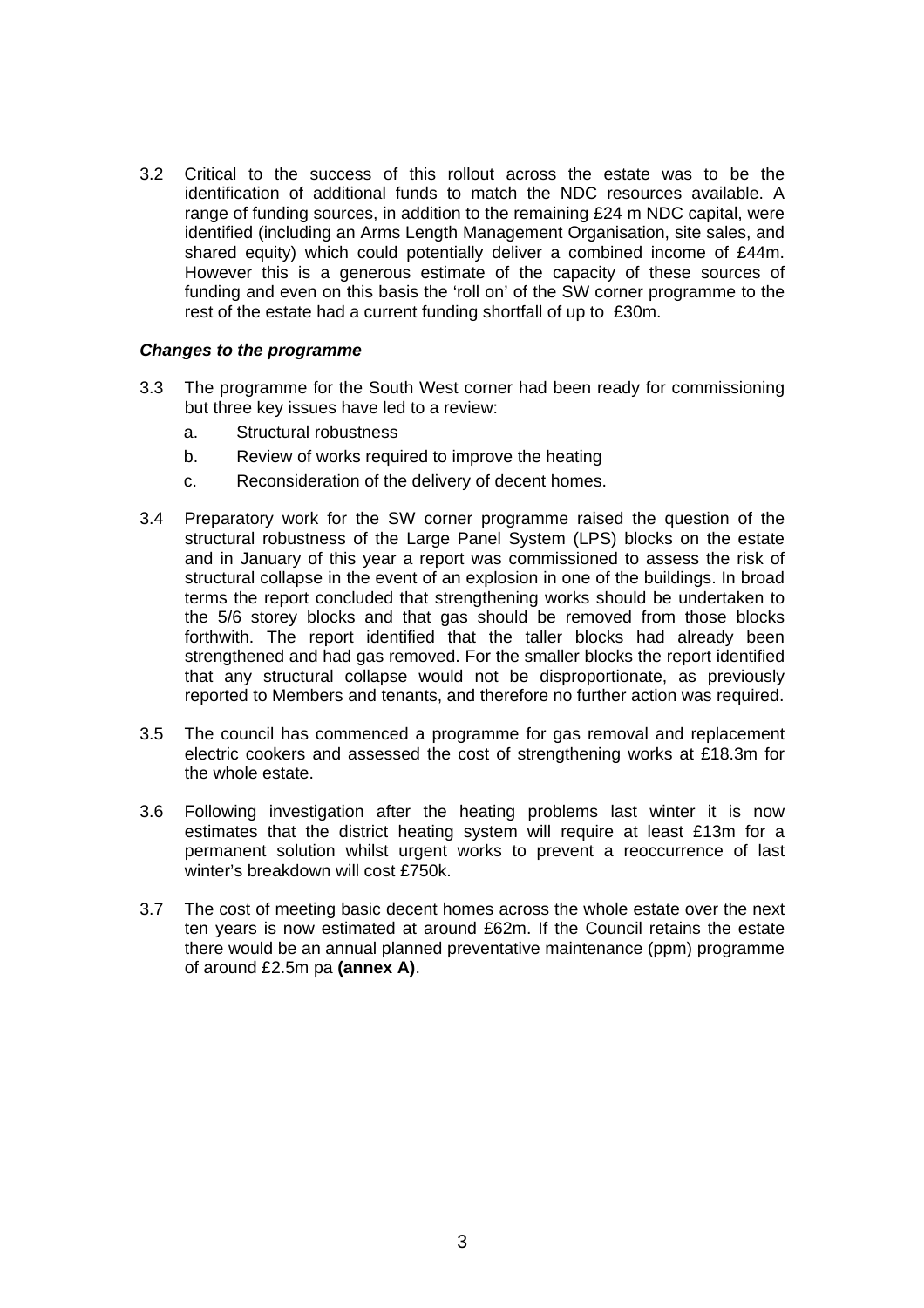### *Implications for retention option*

3.8 In summary if the council retains the estate and chooses the refurbishment option the following expenditure is inescapable

Strengthening £18.3m heating **E13m**(minimum) decent homes basic £62m **Total £93.3m**  In addition an annual ppm programme will cost around **£2.5m pa** 

3.9 The above level of investment would deliver virtually no visible improvement whilst it would mean disruption and some temporary re-housing. In order to deliver sustained and visible improvements it has been estimated that the council would need to spend approximately;

| <b>Total</b>                                        | £ 221.3m |
|-----------------------------------------------------|----------|
| External (community safety, concierge, environment) | £148.9m  |
| Internal (double glazing, kitchens, bathrooms)      | £72.4m   |

- 3.10 In total the full and effective refurbishment of the estate requires expenditure of between £315m and 350m: roughly equivalent to the combined value of all the estate properties**.** Until expenditure reaches nearly £100k per unit there is virtually no visible improvement to the estate despite intrusive and disruptive works and throughout the entire refurbishment the basic building fabric remains untouched.
- 3.11 The full refurbishment costs of £131k per unit are excessive and would not produce an area significantly different from the existing estate. It may also be argued that the estate is some considerable way through its anticipated life expectancy and may expect to be demolished within say 20 years in any event.
- 3.12 The refurbishment can only be partly funded from NDC capital resources: this is a maximum of £32m which can only be applied under current rules to elements not directly the responsibility of the council as landlord eg external community safety works. The Council would need to find a minimum of £93m to deal with the basic works: at present, and for the foreseeable future, these resources are not available to the council through the three principal funding options made available by the Government for the delivery of decent homes.

#### *Need for reconsideration of the programme*

- 3.13 In summary the executive is being asked to reconsider its strategy for the Aylesbury estate for the following reasons;
	- a. The model adopted and agreed in 2002 whereby the SW corner would provide a model for the development of the wider estate was based on the assumption that additional resources could be identified for a similar approach across the rest of the estate. As explained above this has not proved possible following a detailed consideration of the options currently available from the government.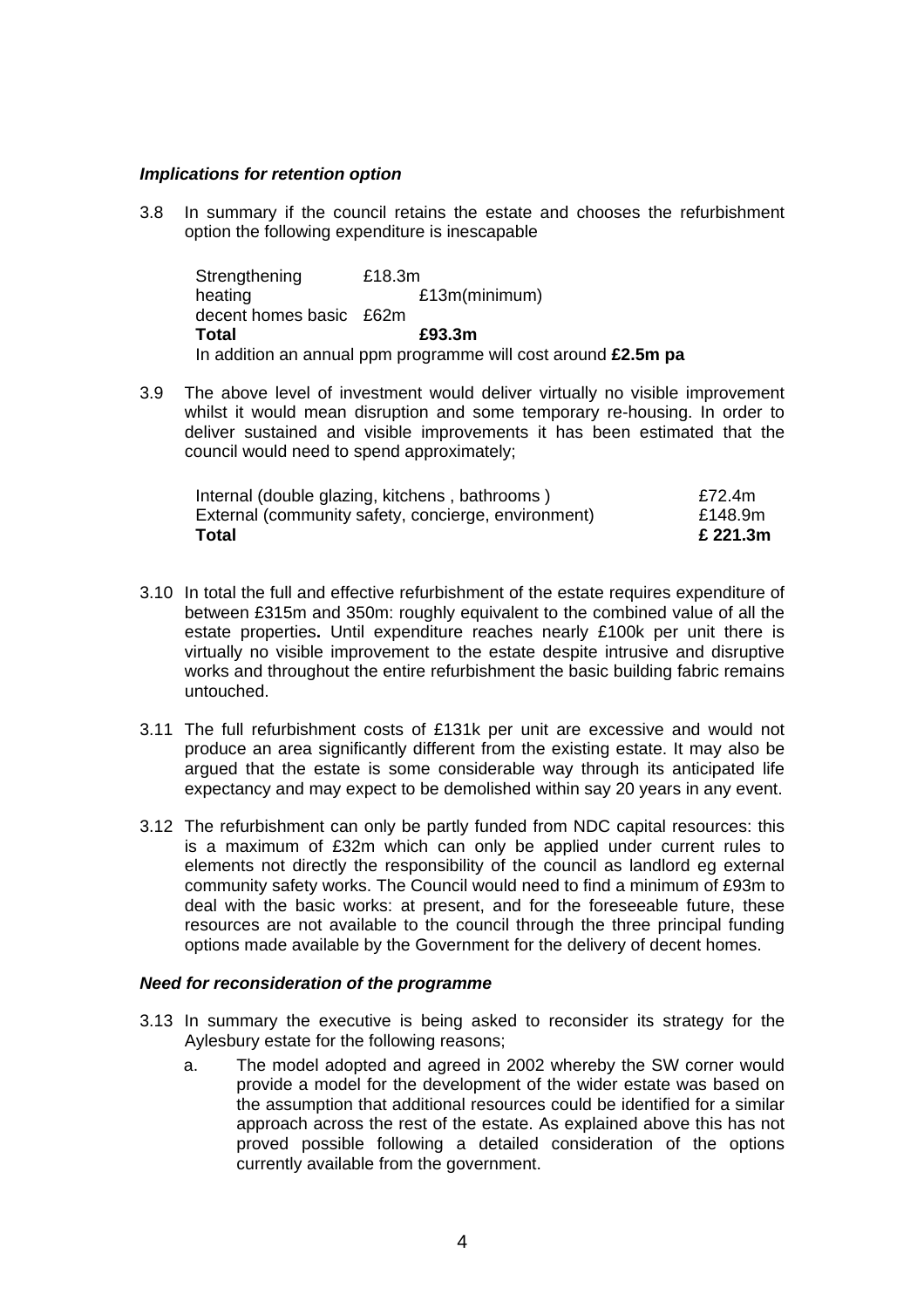- b. The funding gap to be met has been worsened by the unforeseen requirements of structural strengthening, urgent improvements to the heating system, and the revised total costs of delivering decent homes over the next ten years, which were not fully included in the NDC's original delivery plan for the SW corner rollout.
- 3.14 The current proposals for retention of the estate therefore need to be reconsidered in terms of the likely value for money of the outcome and the practicality of delivery of the necessary funding.

# **4 A NEW STRATEGY FOR THE AYLESBURY**

- 4.1 The principal alternative approach to the estate is redevelopment. In outline this would mean the phased demolition of the existing estate and its replacement with a new mixed tenure development comprising of around 2,200 social housing units and approximately 2,700 homes for sale or shared ownership.
- 4.2 The new development would:
	- a. Provide homes that were 'decent homes compliant' from the outset with a life expectancy of double or triple the current stock;
	- b. Deliver 'lifetime homes', built to either a 'good' or 'very good' 'eco' homes standard;
	- c. Secure the creation of a new mixed area which would, over a longer period, reduce the social costs of managing a deprived estate in decline;
	- d. Provide options for a variety of new forms of housing, including different tenures and selfbuild;
	- e. Offer opportunities for changes to the other social provision in the area including schools.
- 4.3 The financial assessment of the redevelopment option makes a range of assumptions;
	- a. The Aylesbury land will be used to deliver a mixed tenure development in partnership with RSL's and other partners
	- b. The existing Aylesbury 'footprint' can accommodate an uplift in density (in line with GLA guidelines and the draft Southwark plan for an urban zone of this nature) from the current 2,759 units to a new 4,900 units
	- c. The newly developed area will comprise a mix of tenures and on present land values it will be able to accommodate the present level of social housing units (2,288) on the Aylesbury footprint. Furthermore the availability of new decant/development sites adjacent to the existing area may create a net increase in level of social housing units within the immediate area.
- 4.4 Present calculations assume a land transfer to RSL's or other partners at current land values, construction costs, a 15% developer profit margin, and management costs of around £16m over 10 years. If the estate were to reprovide 2288 social housing units and the balance for sale (2,603) the development would be broadly cost neutral. (The preliminary assessment available at **annex C** indicates a small deficit of £7m: this does not take account of the early funding requirement discussed below) There would be other effects on council funding in which phased reduction in HRA income would be partly compensated by maintenance savings.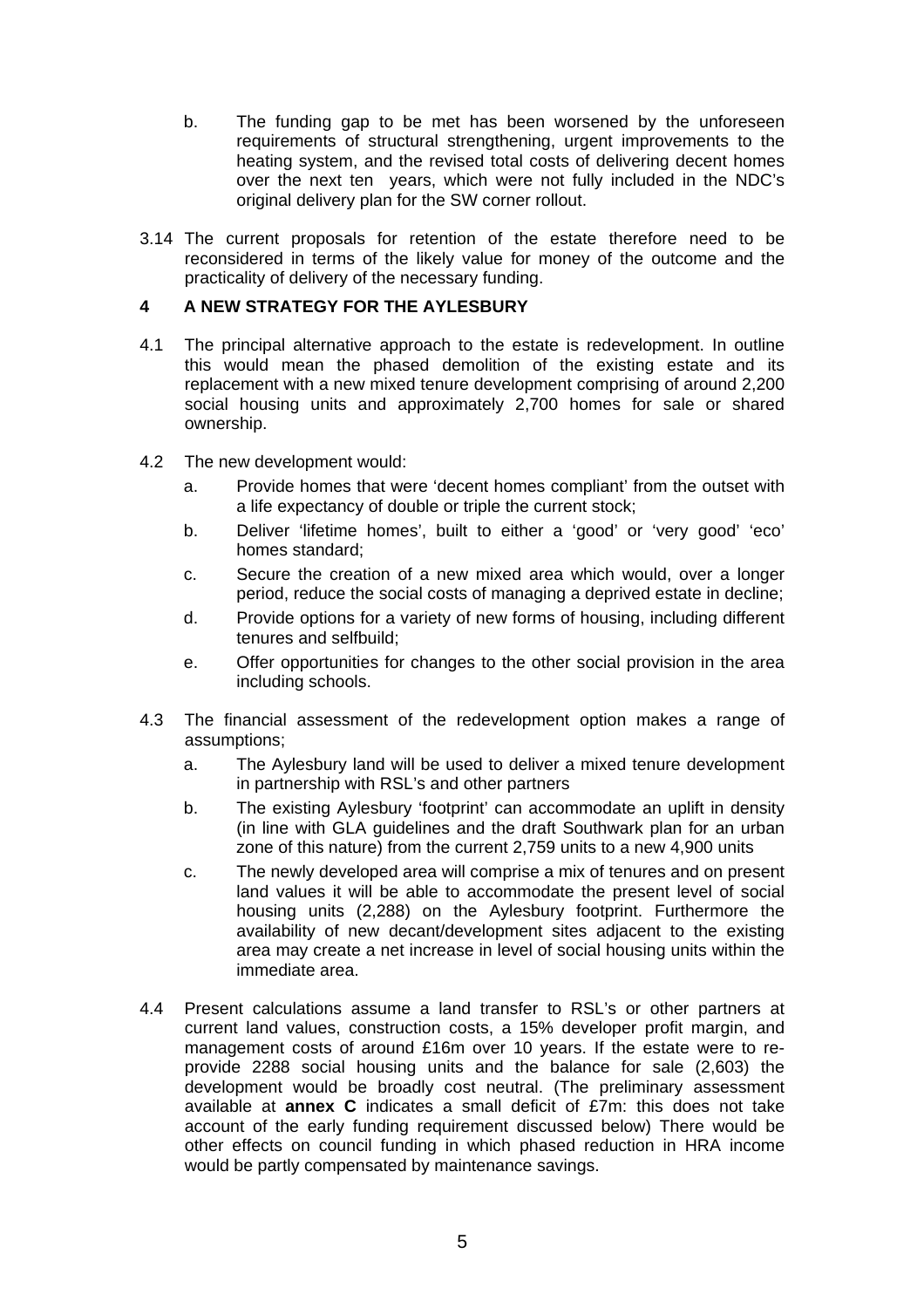- 4.5 The proposal is to redevelop the whole estate including the red bricks. It is noted that earlier masterplans have sought to retain this accommodation. This is not considered feasible as the blocks occupy large areas of open space and would prevent the re-establishment of a traditional street layout. Furthermore if the blocks were retained the impact would be higher densities elsewhere.
- 4.6 The proposal complies with the UDP requirement for the site of 40% social housing. Obviously the greater the balance moves in favour of units for sale the greater the return to the council and it may be appropriate to shift the ratios depending on the relative values of individual sites or requirements of section 106 within an overall context of UDP compliance.
- 4.7 A key assumption of the outline proposal is that significant early decanting of around 500 units would need to take place to new housing in areas outside the footprint of the existing estate. These units will be required to re-house tenants from the first phase (likely to be the SW corner) to enable the demolition and re-construction of that area to commence. Once redeveloped the SW corner will provide re-housing opportunities for tenants in phase 2 and from that point onwards the area will be able to meet its own re-housing needs. At the end of the 10 year redevelopment programme 522 rented homes would be available which are surplus to the estate decant requirements. Given the desire to bring about regeneration at the earliest opportunity on the estate it is considered that this initial phase should not be reduced and that this would ensure that the redevelopment can take place more quickly. In the longer term it would represent a further net addition to the affordable housing stock in the borough ie the redevelopment would still replace the number of social lettings on the estate currently. As such the costs of providing such homes are excluded from the financial assessment. However the Council could not embark on the programme without an approach to securing this early investment. We estimate around £50m is needed to meet the costs of the initial 500 social housing units. This is considered below.

# *Support for initial housing provision*

- 4.8 In recognition of the high demand for affordable housing and the impact of other regeneration schemes such as the Elephant and Castle, officers have proposed that this decanting requirement should be met so far as possible by new funding. This would involve utilising funding from the New Deal for Communities (£20m), the London Housing Board money allocated to the SW corner (£10m) and additional resources from the Housing Corporation (£20m) to develop 500 Housing Association rented homes on sites off the estate.
- 4.9 A number of housing associations own sites and have unfunded schemes for developing sites on the Old Kent Road, Peckham and Nunhead which could be utilised for this purpose. At an average SHG grant cost per unit of £100,000 these would require £50m to develop them. It is considered that the locations and mix of units on these sites would be attractive to Aylesbury tenants. As these schemes are in an early stage of development there are considerable opportunities for Aylesbury tenants to get involved in detailed design work.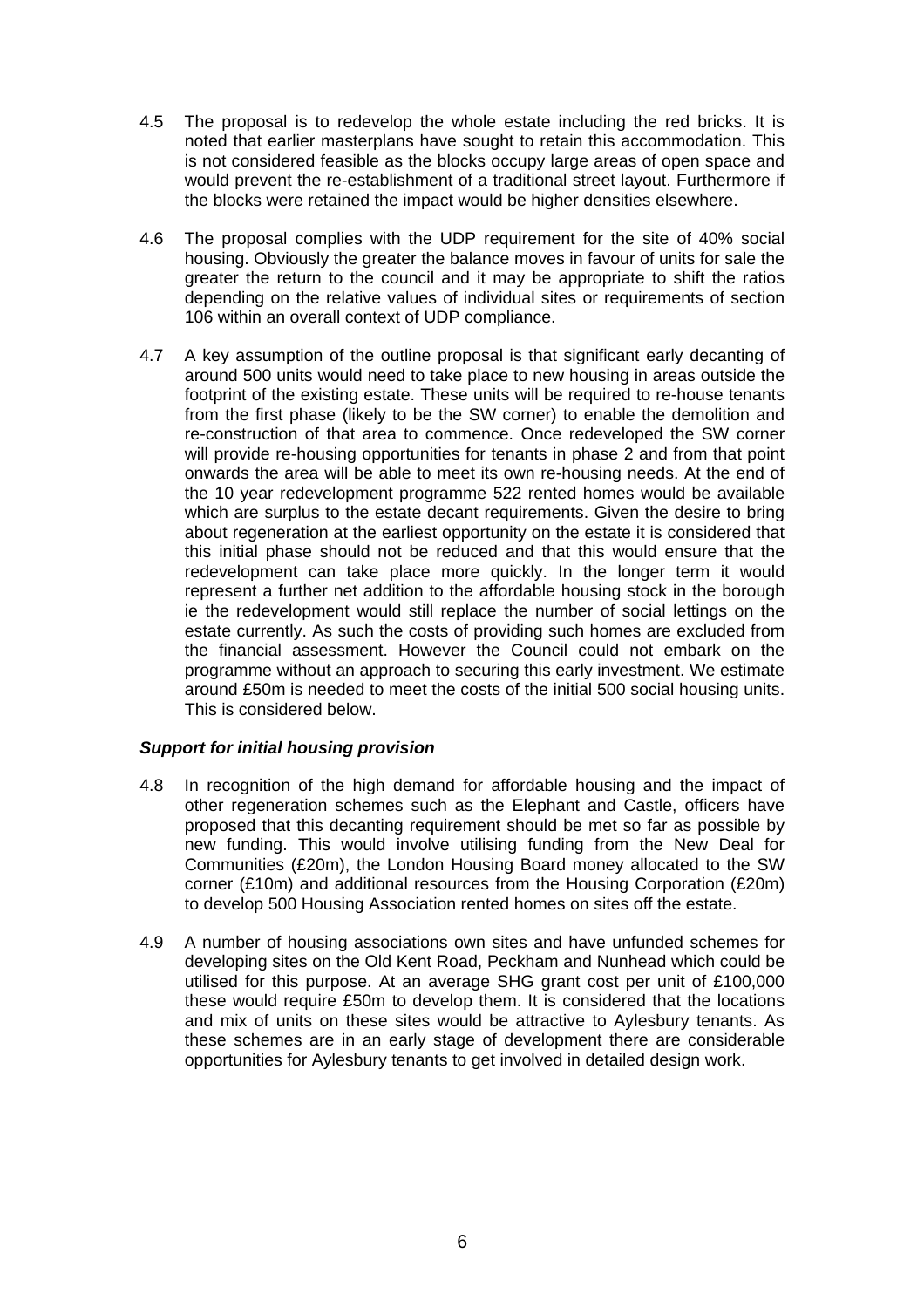- 4.10 It is officers' understanding that the NDC and London Housing Board funding use for this purpose would need to be approved by the Government Office for London and the NDC Board in relation to the NDC funding. In terms of the balance of the funding, the bidding round for Housing Corporation funding has recently commenced (ends  $7<sup>th</sup>$  October with decisions in January 2006) and these sites are to be submitted as part of this round.
- 4.11 There is a concern that unless an additional allocation (£20m) is made for this purpose, the need for decanting Aylesbury will reduce the opportunity for other tenants to move into new affordable homes. However current projections for the supply of social homes over the course of the next 4 years indicate that the council is in a strong position to more than meet its annual target of around 500 homes pa for general needs and its existing decant commitments to the Heygate estate. For comparison the total number of affordable homes being completed in Southwark in the current financial year is 550.
- 4.12 In addition if the Housing Corporation provides funding in the normal manner, an element of these new homes may be subject to nominations from the other boroughs in the sub-region.

## *Implementing and managing redevelopment*

- 4.13 If redevelopment is agreed in principle a detailed rehousing policy will need to be developed for Aylesbury. It is proposed that this should be developed in consultation with the Tenants and Residents Associations and leaseholder groups on the estate. Depending upon the nature of the policy and the extent of any variation from standard policy there may be a requirement to consult more widely with Area Forums. Tenants Council and Leaseholder Council. Annex B considers the list of issues referred to in the letter from the Chair of the NDC and proposes initial draft responses. These will be included in this consultation exercise.
- 4.14 At present the Aylesbury scheme as described earlier is suspended. A new decision is important to create a sense of continuity and progress and to sustain and where possible improve the quality of life of the residents during the redevelopment period. Furthermore it will be vital to prove that every penny of the NDC capital (£32m) can be constructively utilised in a new improved programme.
- 4.15 It is proposed to develop a detailed investment programme for maintaining the estate during the redevelopment in consultation with the TRAs and Area Forum. This programme will take account of the anticipated life of the buildings and will focus on heating and community safety. It will be funded from within the current housing investment programme.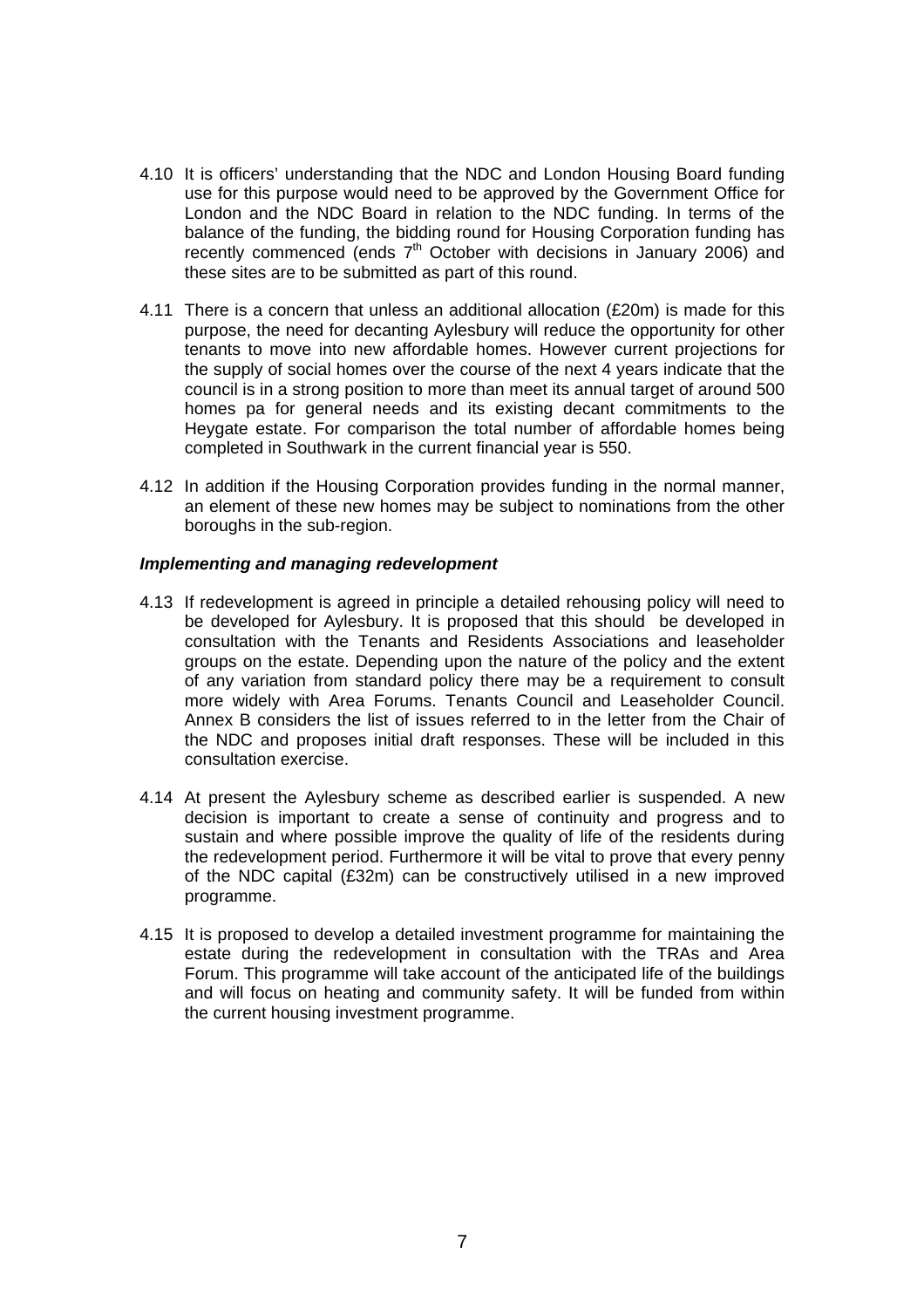# **5 GENERAL POLICY IMPLICATIONS AND CORPORATE PRIORITIES**

# *Planning*

- 5.1 The redevelopment option for the Aylesbury estate is compliant with the strategic objectives of the London plan. The Aylesbury estate sits just to the south of the Elephant and Castle and its main thoroughfare, Thurlow Street has been identified as the proposed route for the new central London tram and as such will form a strategic transport corridor linking north and central Southwark to central London. This issue has achieved additional significance following the recent announcement that London is to host the 2012 Olympic games as this transport corridor will provide major economic opportunities for residents in Southwark's most deprived wards.
- 5.2 The London plan and the UDP have identified the Elephant and Castle as an opportunity area which will provide enhanced economic opportunities over the next 20 years. The Aylesbury estate as an area of social need immediately adjacent to the opportunity area is identified for complementary growth, redevelopment and densification, ie benefiting from improved transport connectivity to the opportunity area.
- 5.3 The Elephant and Castle will undergo a transformation during the next ten years with the Heygate estate giving way to mixed tenure development along traditional street patterns and wide range of new employment, leisure, and economic opportunities opening up in the remodelled town centre. A reconfigured and redeveloped Aylesbury would enjoy major complementary benefits from that development ranging from housing/decant opportunities to improved transport access to retail leisure and employment opportunities. In return the Walworth rd retail area would enjoy a considerable uplift from a new mixed tenure community on its doorstep.

#### *Social Services*

5.4 The current site development work on the South West corner included the reprovision of the day centre on the Boyson Road site and the provision of 100 new social housing units. This can still proceed immediately as most of the development work is now complete up to the stage of outline planning application. This will provide early decant capacity and an example of the type of high quality mixed use development which tenants and residents could expect to see delivered across the whole of the area. As the regeneration programme will include the construction of a new day centre facility there is a need for Chief Officers to agree a process for project management between regeneration and social services departments. This will be developed and agreed within the next 3 months. Furthermore the estimated cost of £5m for the new centre will be the subject of a bid to the council's capital fund.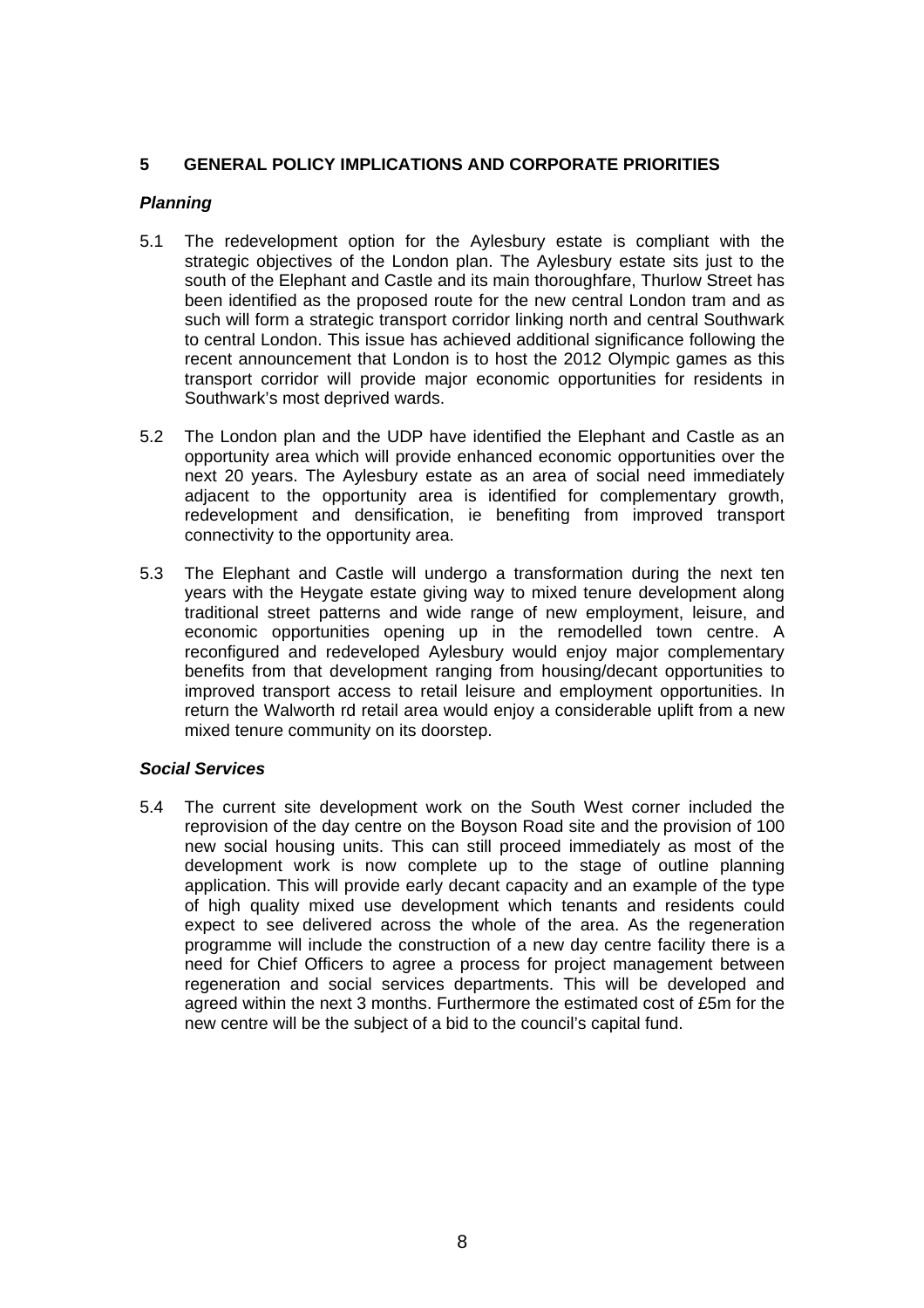5.5 Also in the South West corner the proposed demolition of Bradenham will require a full and coordinated debate about the relocation of the Youth offender Team and post 16 service. The demolition of the bail hostel will require a similar negotiation with the National Offender District Service. To tackle a wide range of social care issues it is proposed to undertake, jointly with social services, a social care audit which can assess levels of need in such as areas as health care, childcare, and other support areas. This process would then inform the masterplan in terms of physical provision across the estate

## *Education*

5.6 The redevelopment of the estate is likely to increase demand on school places as has the general intensification of the area: this will need to be planned carefully to ensure education provision is made locally. The redevelopment provides an excellent opportunity for these issues to be addressed through a comprehensive and long term solution to the needs of the estate. Central to this would be the development of both Michael Faraday School, with the associated community learning centre, and the probable replacement of Walworth School by an Academy in new, purpose–built accommodation linked to programmes to enhance facilities in and around Burgess park.

## *Environment And Community Safety*

5.7 It would be essential to maintain a decent quality environment during the course of the regeneration and for this reason it is proposed to engage a wide range of council and other agencies (NDC, Street Action Teams, wardens, police, housing etc) in an area based partnership which will monitor the environment and the effectiveness of a wide range of initiatives and seek funding and support for new programmes as required. To assist in this the Government Office for London has assigned two Neighbourhood Renewal Advisers to assist in current improvements.

#### *Social and economic Infrastructure programme*

5.8 Alongside the interim housing strategy there will need to be a re-appraisal of the existing NDC programme. The revised programme could include using the current access centre site on Thurlow Street for the creation of a new community resource centre. If this involves relocation of the existing provision (e.g. 'Tykes' or the early years centre) alternative accommodation would be identified well in advance. The changes would need to be agreed with the Government Office for London.

#### *Impact on the local community*

5.9 There has been extensive engagement of the local community throughout the NDC process with the resident members of the NDC board and through the TRAs. Key to the success of the management of a redevelopment process will be the continuing engagement and support of tenants groups and residents via the Partnership board.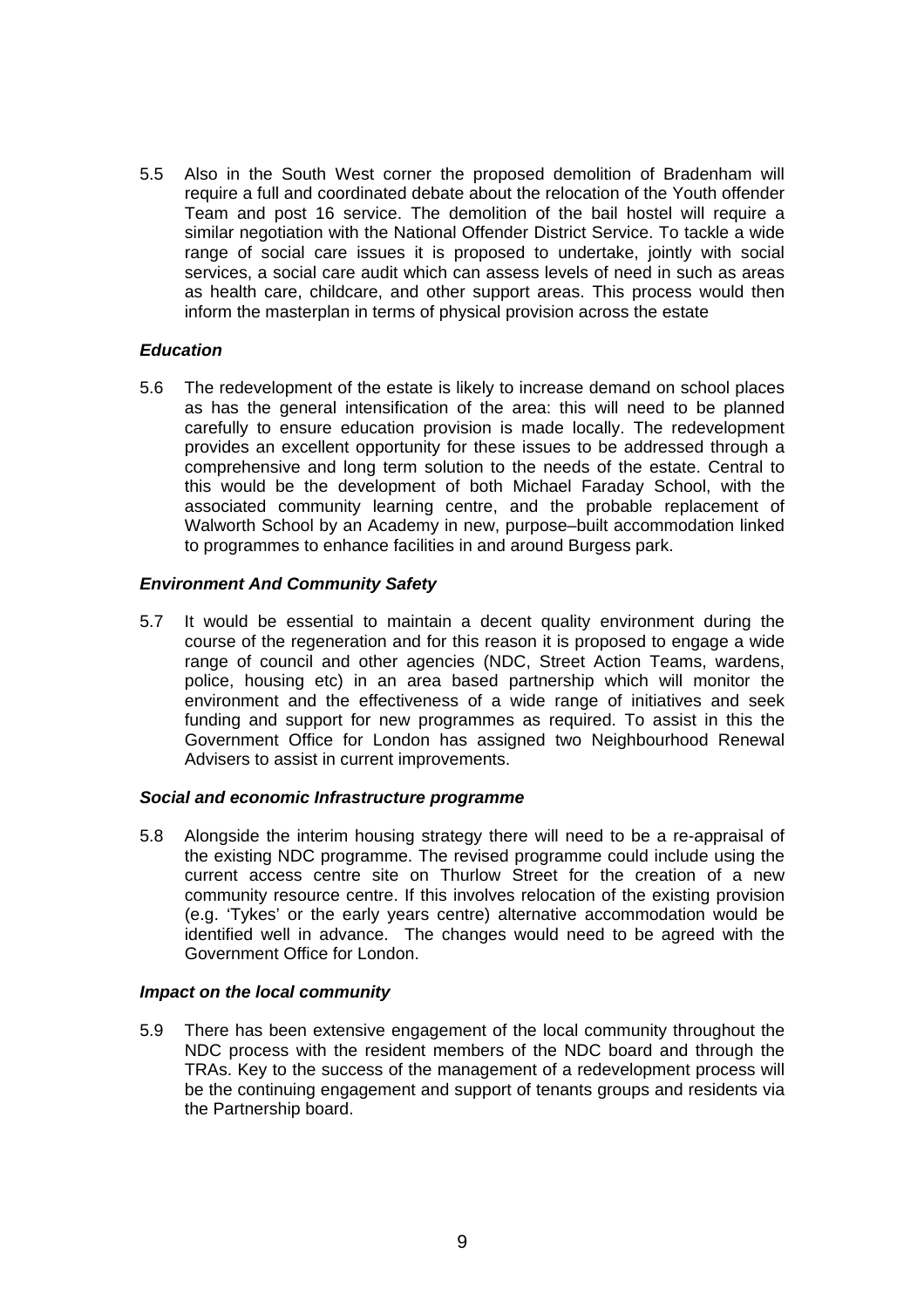5.10 A community Impact assessment which maps out key areas of concern/intervention is attached **(annex D)**. A full Equalities Impact Assessment should be commissioned as an early priority to identify key factors in the further development of the programme.

# **6 COMMUNICATION AND CONSULTATION**

- 6.1 When the residents were balloted in 2001 on the prospect of stock transfer predicated on a major redevelopment for the area they voted strongly against. A number of reasons have been put forward for that result;
	- a. The campaign in favour of development was poorly managed.
	- b. The proposed masterplan was schematic rather than detailed and therefore difficult for residents to make an informed decision on. This contrasted with support for earlier more detailed submissions.
	- c. There was an organised campaign against the proposals.
	- d. Many of the residents were happy with the internal accommodation
	- e. Some of the residents were happy with the council as landlord and did not believe that the new community based housing association would be able to keep its commitments on rents and service charges
- 6.2 Whatever the specific reasons it is clear that residents will be naturally cautious of new proposals. Nevertheless there is a clear view emerging from individuals and groups on the estate that they would like to re-consider the redevelopment option; recent experience on the Heygate estate is that once residents have a firm set of proposals they can develop an enthusiasm for change. We have therefore sought to establish that any new proposals would not attract substantial opposition from the outset.
- 6.3 'Marketlink' was commissioned to undertake both qualitative and quantitative opinion testing, based on its successful approach on the Heygate estate. In both studies representative groups of tenants (by age, gender, ethnicity, tenants, leaseholders etc) were selected. In the quantitative study 300 households were questioned. The study showed that a consistent majority (54%) are in favour of the demolition option: a number of key issues and concerns emerged;
	- a. While residents appreciate the size of flats and central location of Aylesbury, they are also concerned about crime, antisocial behaviour and safety, the poor state of maintenance and lack of facilities and pride in the estate
	- b. Frustration was expressed with continual failure to decide on the long term future of the estate and to deliver improvements
	- c. There is a climate of confusion and uncertainly over the Council's plans for the Aylesbury arising from lack of decision regarding its future as well as lack of a central and authoritative source of information
	- d. The refurbishment option is seen as offering the psychological benefit of allowing residents to stay in their own flats and the security of retaining current rights and all those aspects of the properties that residents appreciate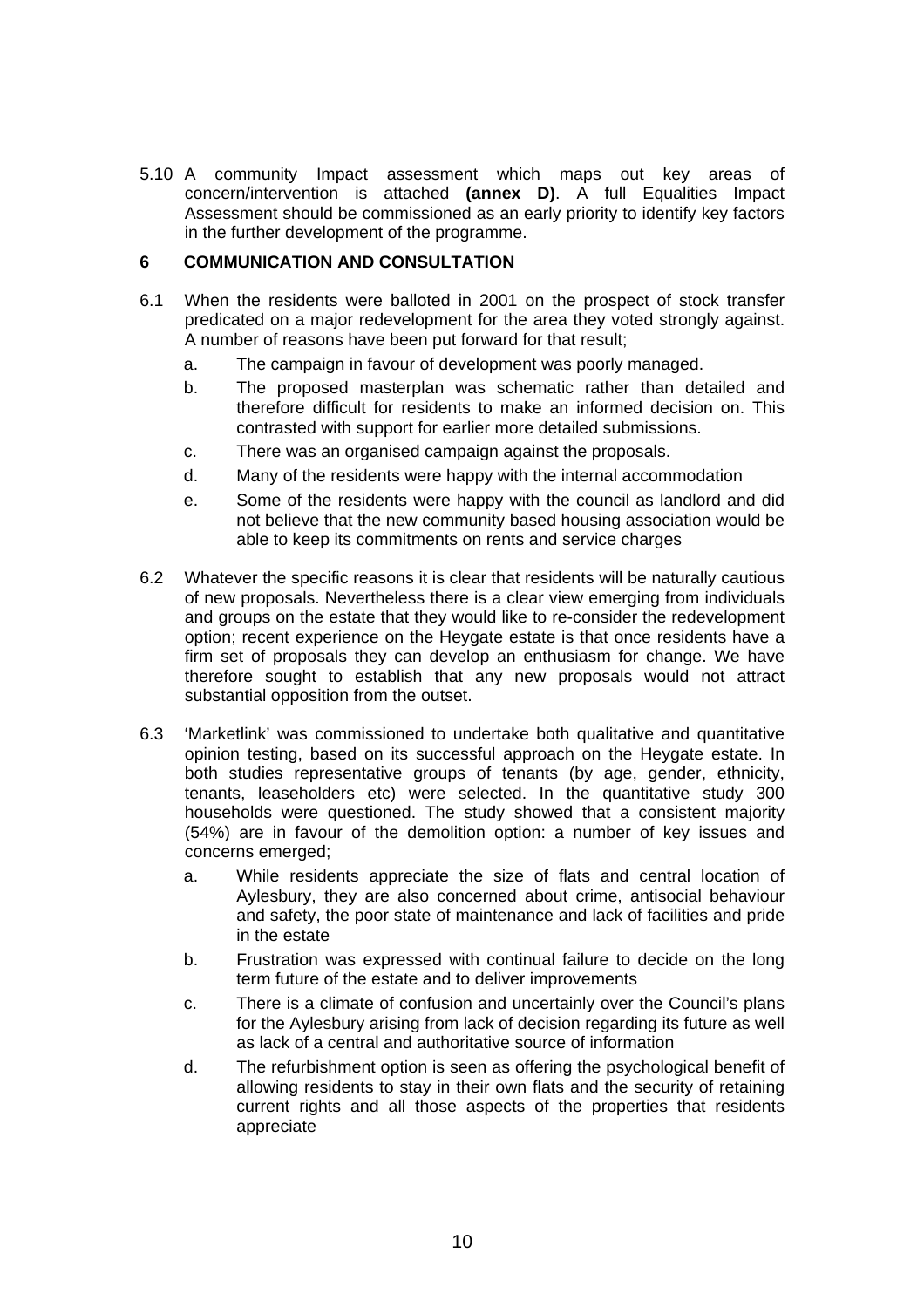- e. The concerns that money will never be raised for the level of refurbishment required, that the flats are beyond repair and that even refurbishment may cause large-scale disruption, along with the poor aesthetic of the buildings, were seen as the negatives of the refurbishment option
- f. The acquisition of new and modern properties, the opportunity to give the estate a more aesthetically pleasing and practical design and the hope that the rebuilding of the estate would secure wider social change were seen as the key advantages of the redevelopment option. Leaseholders also perceived as an advantage that they would not have to contribute towards the refurbishment of the estate, if it was to be redeveloped
- g. Concern about the upheaval and unknown future, in terms of residents' right to return at Aylesbury, where they would be relocated, the design and fabric of the new properties and the consequences of transference to a Housing Association as well as loss of personal benefits and capital invested in the flats were seen as the disadvantages of the redevelopment option
- h. A legal document securing residents' rights is expected from the Council
- i. The Council is expected to show decisiveness about the future of the estate
- j. The Council must Improve communication with residents: taking ownership of the information given to residents; informing residents about the consequences of both options; reassuring residents about the effects of the demolition option on their rights; using printed materials and small size meetings; being open about the process; setting and communicating a realistic timeframe
- 6.4 In addition to the "Marketlink" work the NDC has conducted its own research by visiting every single home on the estate. Contact was made with 1220 individual properties (45%) and of those contacted 53% favoured demolition/ redevelopment, 18% would support demolition/redevelopment subject to certain conditions being met, 25% favoured refurbishment and 5% were not interested
- 6.5 The Partnership Board, which represents all four TRA's on the estate and has a resident majority, has accepted that redevelopment is probably the only viable option and requested that the council urgently makes a decision. At a recent Board awayday a number of key issues were identified by the residents which would be the basis of 'minimum guarantees' and which would obviously be subject to further consultation and negotiation. These issues and an interim response from the Council are attached as **annex B.**
- 6.6 Creating and maintaining a high degree of resident support for the programme will be essential to its success and the client team, working on behalf of the council and in partnership with the NDC board, will bring forward a detailed communication strategy. In the interim however and in the run up to this meeting a number of activities took place;
	- a. Tenants newsletter was circulated with a second to be circulated following the meeting of the 27th
	- b. Direct consultation with TRAs , leaseholders, ward councillors and opposition members during September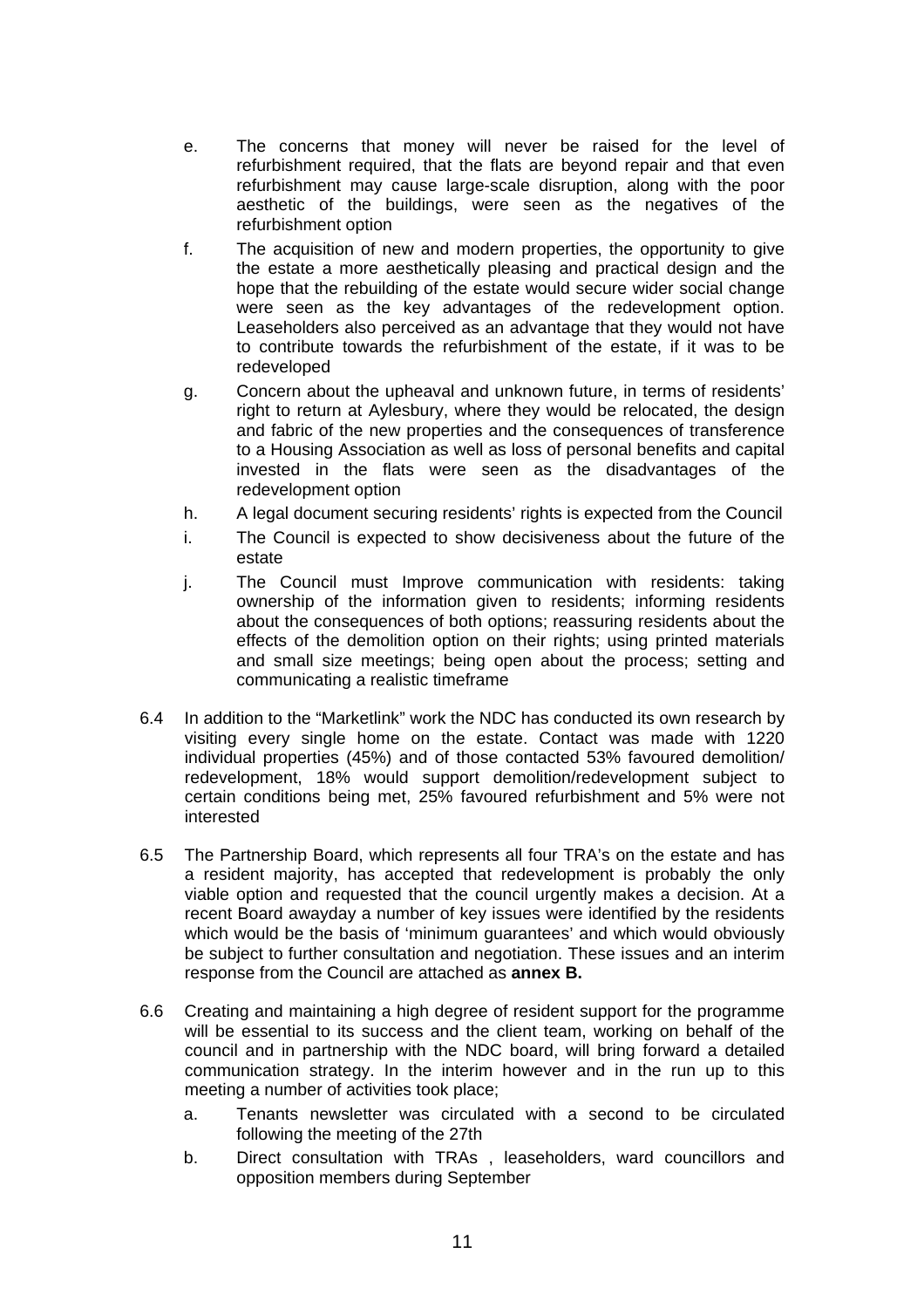6.7 The interim programme for the creation of high quality social infrastructure projects and the interim housing programme will assist in maintaining strong public support.

# **7 NEXT STEPS AND PREPARATION OF MASTERPLAN**

- 7.1 A more detailed programme will be prepared if it is decided to proceed. The key elements are as follows:
- 7.2 In the short term (not necessarily in this order):
	- a. Urgent repairs/improvements to heating system, gas removal etc
	- b. GOL/ODPM agreement on revised LHB, NDC expenditure proposals
	- c. Agree housing corporation support
	- d. Commence detailed consultation
	- e. Prepare Masterplan and a phasing plan
	- f. Commence development of early housing sites
	- g. Commence Boyson Road and day centre sites
	- h. Agree early social programme (eg measures to support Michael Faraday and Walworth schools early development of 'NDC city ' site, Burgess park improvements )
- 7.3 Medium term
	- a. Implement revised programme of PPM for areas at the end of the demolition programme
	- b. Agee programme for effective integrated, public sector management eg police, wardens etc
	- c. Planning, procurement, and delivery of early sites
	- d. Masterplan adopted by council, NDC board, GOL etc
- 7.4 Long Term
	- a. Fully implement phased decant programme
	- b. Fully implement masterplan for a mixed tenure urban area to replace the existing Aylesbury estate
	- c. Create new Walworth Academy and Michael Faraday school
	- d. Create a transport corridor along Thurlow Street for the new cross river transit (tram)
	- e. Create a wide range of high quality community facilities at an early stage (eg health centres, youth facilities, childcare centres etc) which reflect the diversity and needs of the local area
- 7.5 As early as possible a new masterplan will be prepared which will create a template for the new urban form and a detailed programme for its delivery. It is not proposed to start from scratch but rather to draw on previous plans and work already undertaken as part of the existing project.

# **8 RESOURCE IMPLICATIONS**

- 8.1 The assessment in section 3 above has compared the costs of the retention and refurbishment option with those of redevelopment. In summary the resource implications for the Council are:
	- a. On a basic retention option: a requirement of £93.3m of capital over 10 years with a minimum of £25m in continuing maintenance;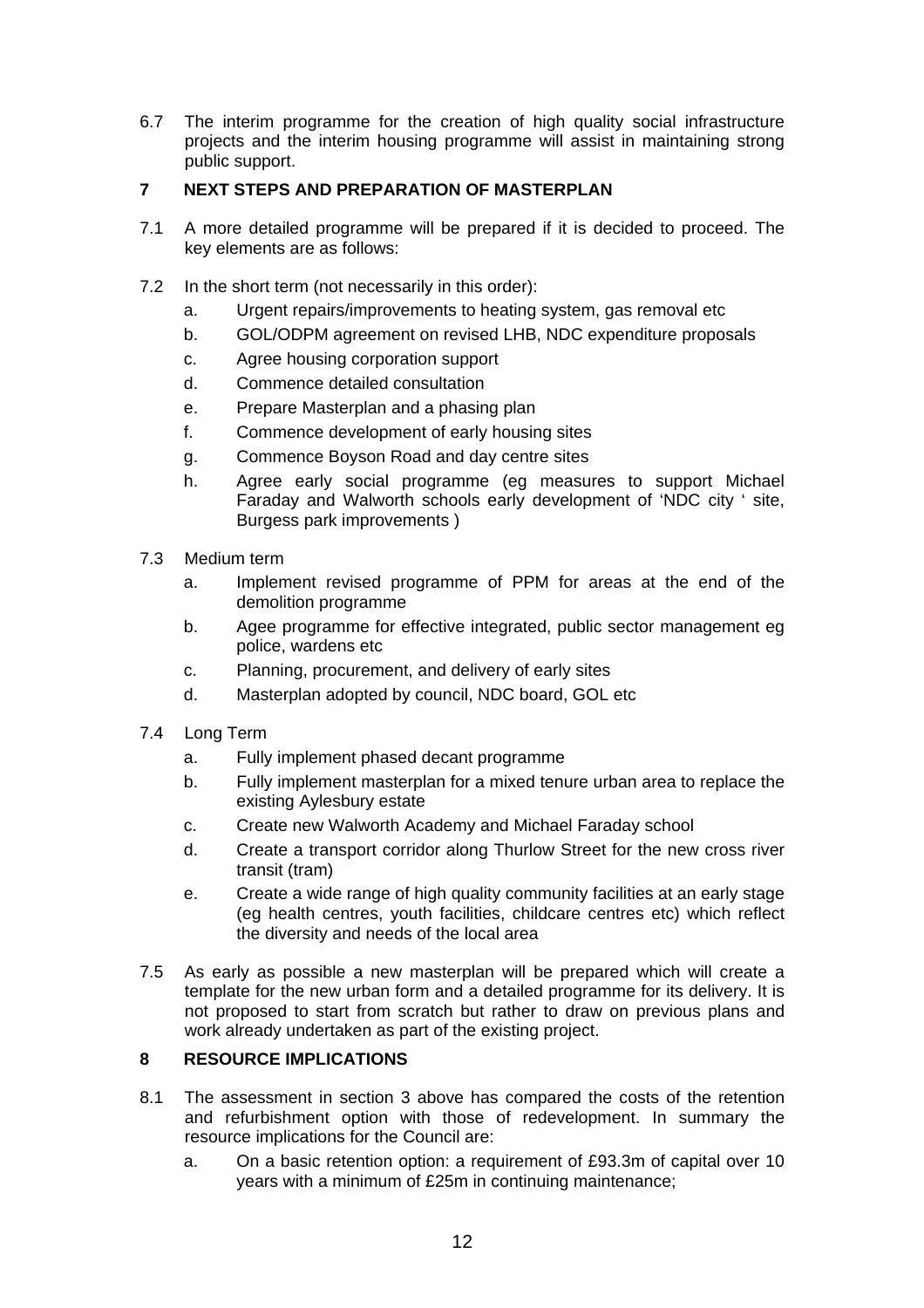- b. On an improvement and retention option: an additional £221m of capital investment over 10 years;
- c. On a redevelopment option: interim capital programme to be agreed to secure some improvement to the housing, subject to securing funding for the early housing for Government.
- 8.2 HRA revenue implications arise initially from loss of rental income from tenanted properties being decanted - the loss is on average £3,350 p.a. per property. As whole blocks are decanted and redeveloped, repair and maintenance costs fall out and housing subsidy is adjusted as stock is lost, reducing the long term loss to £1,350 p.a. per property on average. The detailed phasing of the programme is yet to be determined, but based on the outline programme, the indicative revenue loss to the HRA compared to the 2005/06 base budget (£266m gross), is on the order of: 2006/07 £0.7m, 2007/08 £1.3m, 2008/09 £1.4m, 2009/10 £2.0m rising to a maximum of £3.8m at the end of the expected ten years (2015/16). The Council would need to identify greater revenue savings in its HRA to cover these reductions, in addition to existing cost pressures for 2006/07 and over the medium term. In addition to the revenue effect will be loss to the HRA of Major Repairs Allowance capital funding at £852 p.a. per property (2005/06), although there will be an associated reduction in need to spend on planed maintenance.
- 8.3 In the first case none of the additional funding currently available (from the NDC or the London Housing Board could be applied to meet the costs. These might be useable within the second option; and it is proposed that those resources would be used in the third option to generate the additional early housing. They would therefore in the long run add to the overall housing supply. If the Council needed to provide the £20m to complete the funding of that early housing programme this would still overall lead to a smaller impact on the council's capital resources than the basic retention option.
- 8.4 On balance therefore the redevelopment option:
	- a. Reduces the overall demand on the Council's capital resources, allowing these to be devoted to other purposes including the completion of decent homes elsewhere;
	- b. Secures enhanced longer term outcomes including reduced maintenance for the estate in the longer term.
- 8.5 The redevelopment option will require effective internal management and officers will bring forward proposals as a matter of urgency. The E&C provides a possible template for the management of such a programme and it will be possible and practical to share resources, learn lessons etc from a similar programme running around 2 years in advance of the Aylesbury.

# **9 CONCURRENT REPORTS**

# *BOROUGH SOLICITOR*

9.1 This report seeks approval to the principles of the recommended investment approach to the Aylesbury estate. In the implementation of these recommendations - if approved - it will be necessary to have regard to (among other matters), the need to consult tenants, residents and any other affected stakeholders; to the terms of any existing or future grant or fund allocation; and to the Council's rules and practices in relation to Contract Standing Orders and procurement. The report refers to these matters.